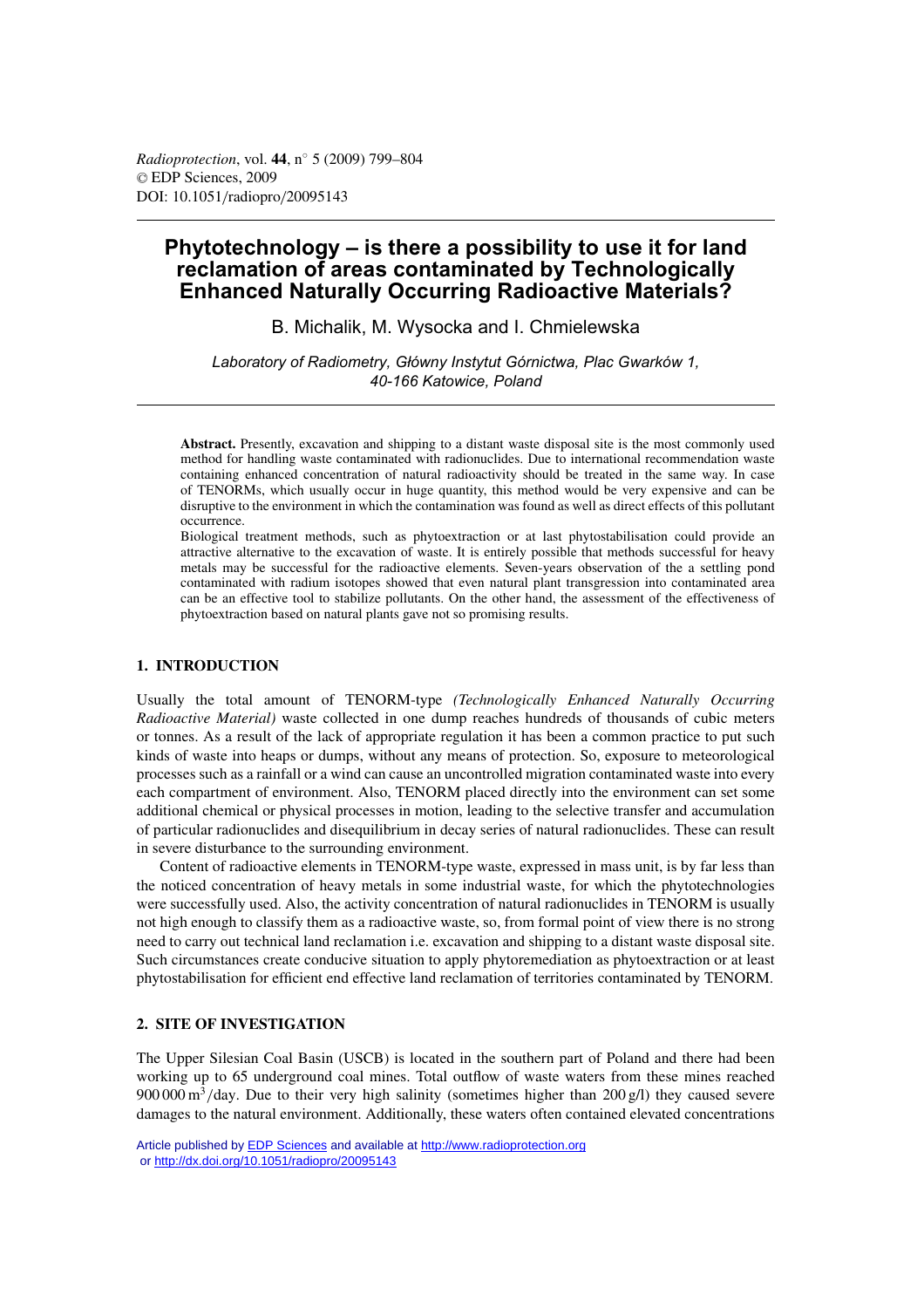### 800 RADIOPROTECTION

of radium isotopes 226Ra, 228Ra as well as barium and other metals [1]. In hard coal exploitation process a settling ponds were applied to allow mechanical suspensions, carried out by underground brines, to settle before discharging into inland waters. For this purpose also some natural lakes or fishing ponds had been adapted.

For the exemplary observation the former natural fishing pond that had been adapted as a settling pond was chosen. The pond is situated at Upper Silesia, Poland, at the territory of commune Bojszowy. The area of the pond is 16 hectares. The pond had been exploited for over 20 years. During this period more than 240 000 m<sup>3</sup> of suspended material was deposited in it. In 2002 the discharge of water to the pond was stopped. The pond was abandoned and dried. The thickness of the sediment layer usually does not exceed 1 meter. The average activity concentration of the both radium isotopes  $(^{226}Ra + ^{228}Ra)$  in these sediments is slightly above  $1000 \text{ Bq kg}^{-1}$ . The maximum observed radium activity concentration in the sediment reaches 15 000 Bq kg<sup>-1</sup>. The total activity of <sup>226</sup>Ra and <sup>228</sup>Ra had been collected in the pond was evaluated in 2000 as 66 GBq and 100 GBq respectively [2].

Since the sediments became more or less dried the settling pond was under observation. Up to 2007 no efforts to start any intended land reclamation were done. Only the process of transgression of plants into the area of the pond was initiated in natural way. The vegetation transgression commenced in spring 2003, starting from the dried places where the salt water from the subsurface layer was either washed out or diluted by precipitation. During three seasons of observation the overgrown area has visibly increased. The first observed plant species, occurring as an irregular clusters of vegetation were *Atriplex hastatum*, *Puccinellia distans*, *Spergularia salina* (three species typical for salinated soil), and *Chenopodium glaucum* and *Polygonum aviculare* [3]. In 2007 almost all surface of the former bottom of the pond was overgrown by plants.

The huge amount of sediments containing enhanced radium activity concentration collected at the bottom of the pond is an effective source of external radiation. Besides the exposure to external radiation the main pathway of radiation risk on the territory of this pond and its neighborhood are the resuspension of contaminated dust, radionuclides migration and possible biota contamination. The resuspension is especially important due to the fact that the radionuclide activity concentrations are inversely proportional to the dust particle diameter.

In this work possibilities of the use of the following phytotechnologies were evaluated:

- phytostabilisation
- phytoextraction
- phytodilution.

#### **3. MATERIALS AND METHODS**

In order to assess the radiation risk and the homogeneity of the contamination's distribution the ambient dose equivalent  $(H^*(10))$  was measured 1 meter above the top of the sediment layer. Measurement were carried out using the portable gamma spectrometer "InSpector 1000" with  $3'' \times 3''$  scintillating (NaI(TI)) probe calibrated according to ISO 17025 requirements. Observed variation of  $H^*(10)$  confirmed that the distribution of contamination did not change significantly in comparison to data collected in 2001, before draining the pond. The measured values were in range 0.4–1.1 for the significant proportion of the pond but some "hot spots" were observed where the ambient dose equivalent reached  $3.5 \mu Sv/h$ . Based on these results the sampling points of plants and sediment were chosen.

In the vegetation season 2007 the inventory of the vegetation transgressing to the pond territory was carried out. 45 plant species were observed and identified. The individual plant samples were collected and photos in the natural habitats were taken. Among them the 13 species were dominant: *Calamagrostis epigejos, Phragmites australis, Cirsium vulgare, Matricaria perforate, Cirsium arvense, Tancetum vulgare, Lepidium ruderale, Polygonum aviculare* L., *Tussilago farfara, Artiplex prostrata, Chenopodium glaucum, Senecio vulgaris, Funaria hygrometrica*. Samples of them have been collected. In order to asses the transfer factor (TF) the sediments were sampled respectively.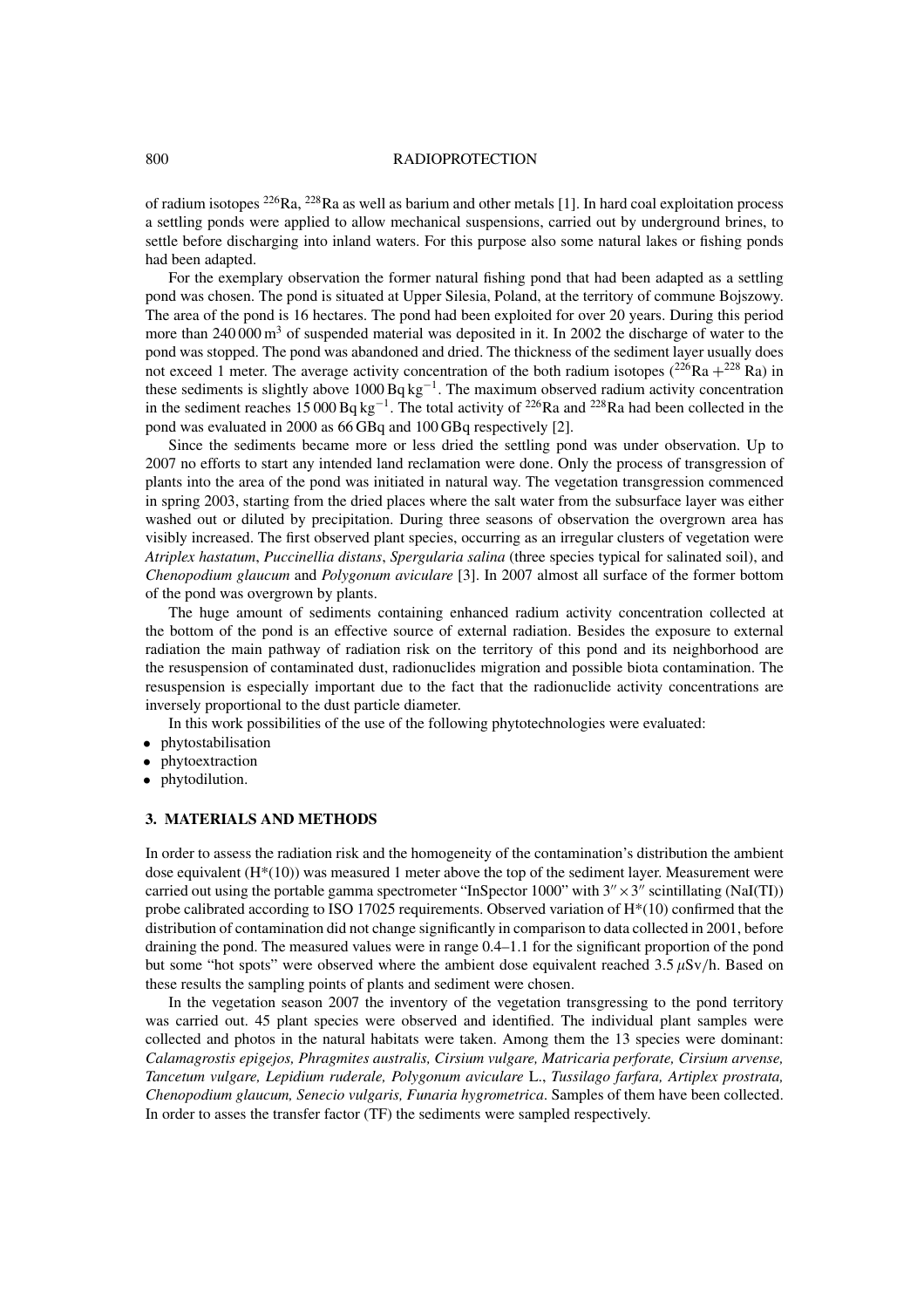#### ECORAD 2008 801

The variation of radium activity concentration in the sediment creates a good possibility to make an evaluation of the relationship between the TF and radium activity concentration in ground, where plants are growing. So, for two species: *Calamagrostis epigejos* and *Cirsium vulgare* the pairs plant and sediment have been sampled at the points suspected to contain different contamination concentration (based on H\*(10) measurement). In both cases 8 pairs of samples were taken. Also, in case of these species of plant there was a possibility to distinguish small areas overgrown uniformly by them. These opportunities were used to take samples in order to assess the efficiency of the process of natural phytoextraction. For each plant the 1 square meter test areas were chosen. All upper parts of plants overgrowing them were collected respectively. The total fresh mass of the each plant sample was measured. Also, the sediment was sampled from these areas using the envelope method.

The radium isotopes' initial activity concentration in sediment samples were measured by high resolution gamma spectrometer equipped with 30% relative efficiency broad energy range germanium detector (BGE) from CANBERRA. Measured samples were crushed into grains with diameter smaller than 2 mm and dried at 105◦C up to stable mass. After that, samples were put into 1 litre Marinelli beakers. Spectra were collected for several hours, depending on a sample activity. For the spectra analysis the GENIE 2 K software was applied. The radium isotopes were determined by their progeny after equilibrium had been reached. For  $^{226}$ Ra the following gamma energies were taken into account: 186 keV directly for 226Ra, 295 keV and 351 keV for 214Pb and 609 keV for 214Bi. 228Ra was measured by 228Ac at 338 keV and 911 keV. The minimum detectable activity for all radium isotopes was less than 1 Bq kg−<sup>1</sup> at a confidence level of 0.05. For spectrometer calibration as reference materials IAEA Gamma Spectrometry Reference Materials were used: RGU-1, for uranium series and RGTh-1 for thorium series.

Radium activity concentrations in plants were measured, according to the same measurement and calibration procedure as in case of samples of sediment but using a well-type HPGe detector (model GCW5021, 50% relative efficiency, CANBERRA) completed with active anticoincidence cover. The samples of plants were washed, dried and then burned at a temperature of 400 °C. The wet, dry mass and mass of obtained ash were measured for each sample. Finally, samples about 1 gram of ash each, were put into 2,5 ml measurement glass vials and measured as above.

# **4. RESULTS**

The average measured activity concentration of radium <sup>226</sup>Ra and <sup>228</sup>Ra in sediments was 1886 Bq kg<sup>-1</sup> and 1784 Bq kg<sup>-1</sup> respectively. The observed range of concentrations was 598–7175 Bq kg<sup>-1</sup> for <sup>226</sup>Ra and 350–6776 Bq kg<sup>-1</sup> for <sup>228</sup>Ra with the medians equal 950 Bq kg<sup>-1</sup> and 847 Bq kg<sup>-1</sup> respectively.

The transfer factor was calculated for both radium isotopes according to the following formula:

$$
TF = \frac{A_P}{A_S}
$$

where  $A_p$  and  $A_s$  specific mass activities of radium isotopes in ash from plant sample and dry sediment, both expressed in Bq kg<sup>-1</sup>. Such way of calculating the TF let one exactingly evaluate the transfer of matter form ground to plant avoiding the mistakes related to relative content of water in fresh plants or organic content in dry mass. Obtained in this way TF values are normalized and then can be compared with other values measured for different species of plants.

For both cases of investigated plant species the relationship between the radium isotopes concentrations in sediment and the sediment/plant TF was non-linear (Fig. 1.)

The possibility of phytoextraction was evaluated for two plant species *Cirsium vulgare and Calamagrostis epigejos*. The balance of radium 226Ra in plant and sediment at the tested 1 squaremeters areas is presented in Table 1. Radium <sup>226</sup>Ra activity concentration extracted during one vegetation season was calculated as a ratio of its total activity in harvested plants and activity enclosed in one cubic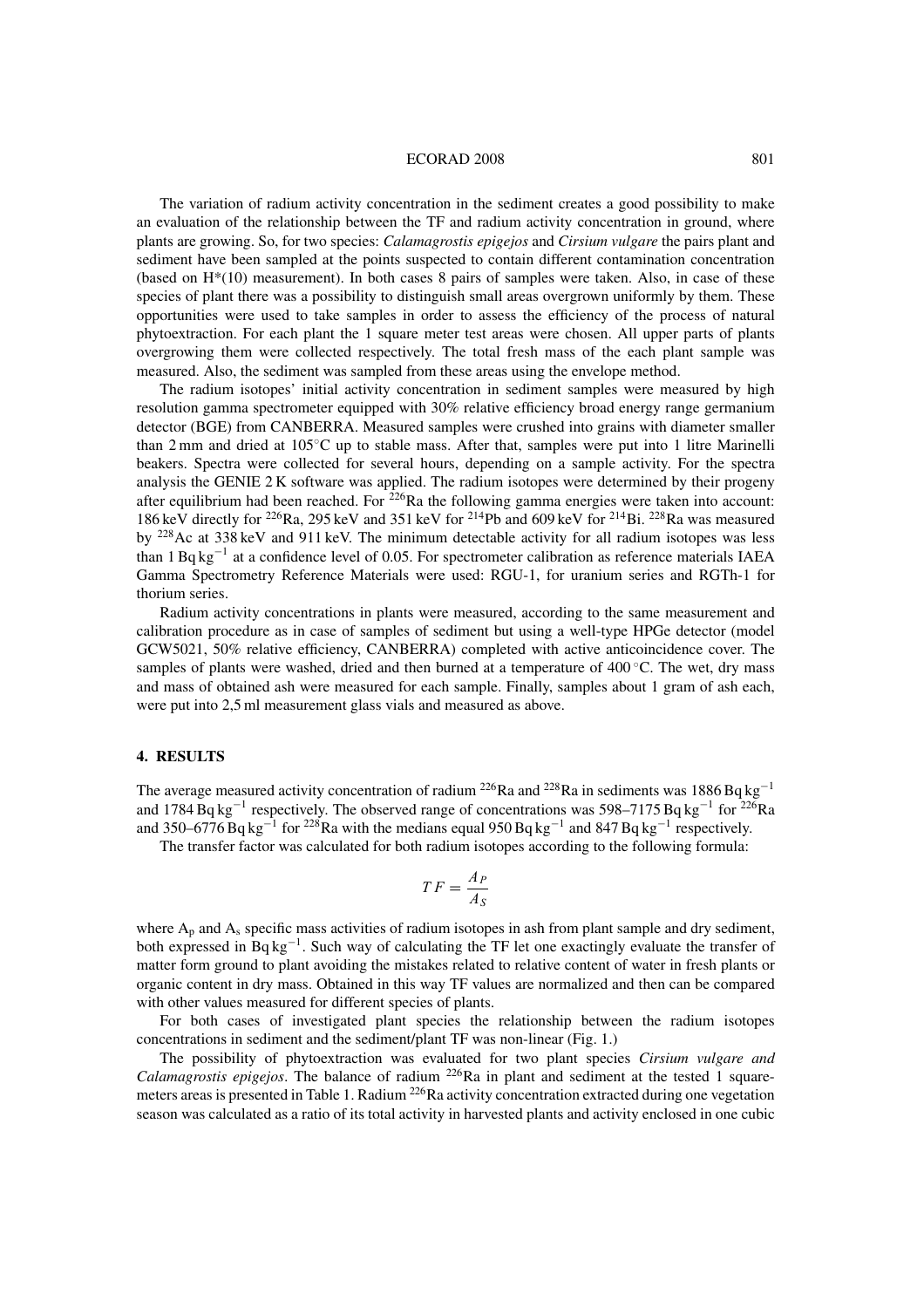#### 802 RADIOPROTECTION



**Figure 1.** Radium <sup>226</sup>Ra sediment/plant TF as a function of <sup>226</sup>Ra activity concentration in sediment.

Table 1. The evaluation of the natural phytoextraction efficiency.

|                        | ash     | plant | $\sqrt[226]{\text{Ra}}$ activity |          | density of                     | activity         |
|------------------------|---------|-------|----------------------------------|----------|--------------------------------|------------------|
|                        | content | fresh | concentration                    |          | dry                            | concentration    |
|                        |         | mass  | ash                              | sediment | sediment                       | extracted during |
|                        |         |       |                                  |          |                                | one vegetation   |
|                        |         |       |                                  |          |                                | season           |
|                        | $\%$    | kg    | $Bqkg^{-1}$                      |          | $\mathrm{kg}\,\mathrm{m}^{-3}$ | ‰                |
| Cirsium vulgare        | 6,35    | 2,25  | 291                              | 637      | 800                            | 0,0082           |
| Calamagrostis epigejos | 5,88    | 1.9   | 477                              | 702      | 800                            | 0,0095           |

meter of sediment at the top which the plants had been growing. The uniform distribution of radium in sediments was assumed.

### **5. DISCUSSION**

Despite of in this case contamination is caused by both radium isotopes; <sup>226</sup>Ra from uranium series and 228Ra from thorium series, from point of view a long-term effects of contamination crucial role is played only by 226Ra. 228Ra, in this case is an "orphan" radionuclide. In these sediment there are not parent radionuclides supporting it. So, taking into consideration the half-life of radium <sup>228</sup>Ra one can expect that radioactive decay can be utilized and after few decades the problem of this contamination will solve itself. In case of radium  $^{226}$ Ra the half-life is long enough to cause severe radiation risk for next generation.

In investigated case the specific activity of radium is in general lower that the limit for radioactive waste (10 kBq/kg), so that there are not needs to apply countermeasures defined for them. Moreover, taking into account the total amount of sediments of concern there are not technical capabilities to undergo them process complying all requirements determined for radioactive waste with reasonable cost. Besides all, excavation of sediment and shipping it to a distant waste disposal site can be disruptive to the environment in which the contamination is found as well as direct effects of this pollutant occurrence.

On the other hand the total activity and related dose rate is high enough to excide the dose limits (1 mSv/year) and in untoward circumstances can cause the detrimental effect on environment. These justify enough necessity of application appropriate countermeasures in order to limit the propagation of contamination as migration with rainfall water or resuspension together with fine particle of dust (phytostabilisation). Also process of extraction of radionuclides by plants can be used to reduce significantly volume of contaminated material need to be shipped-out (phytoextraction) or to create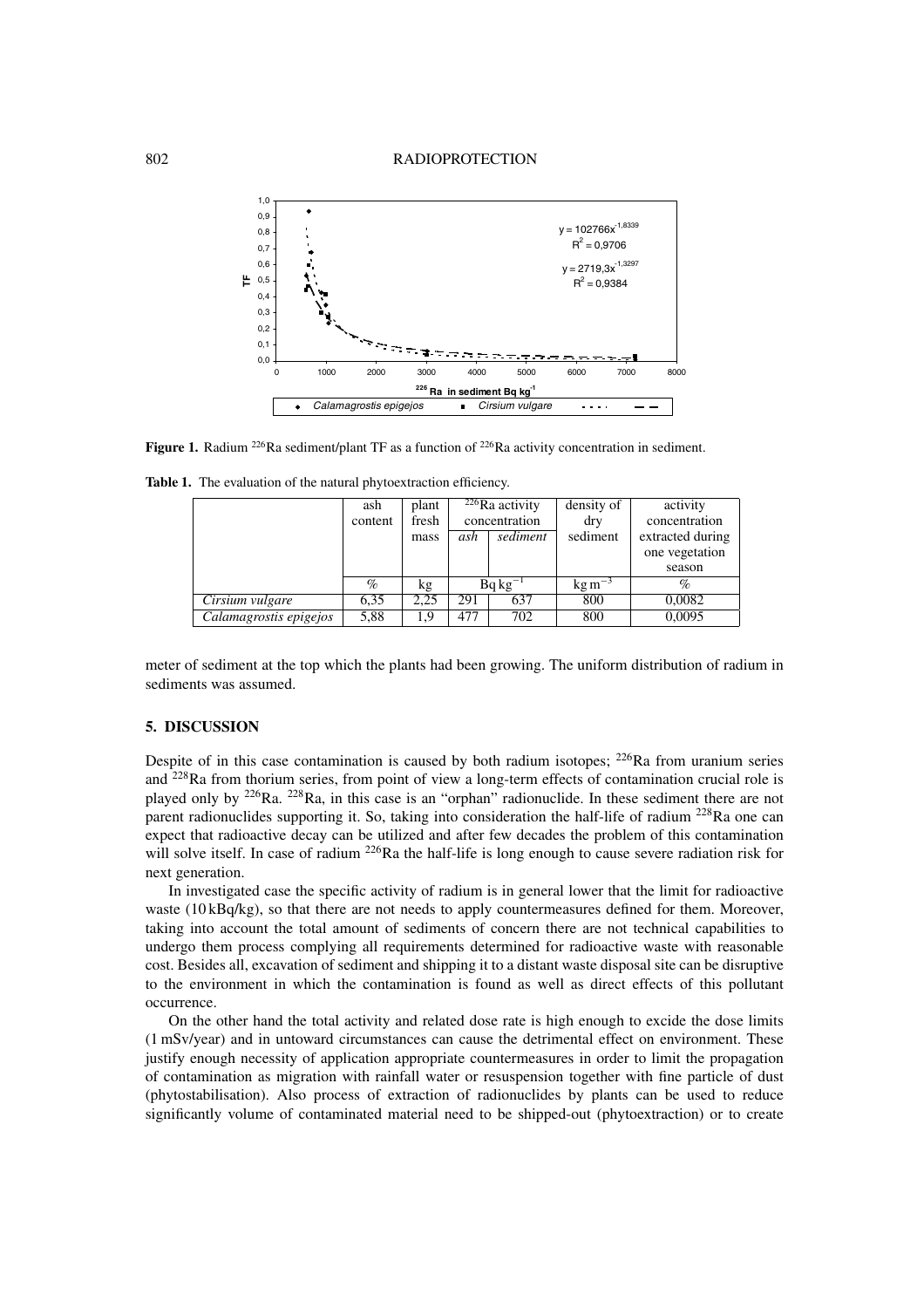#### ECORAD 2008 803

a biomass layer at the surface of contaminated sediment and start the process of soil creation (phytodilution).

Six-year-lasting observation of contaminated area let one notice that the process of natural transgression is so effective and, even without any support, good enough to stop the physical propagation of contamination. The plants overgrowing the pond create a tight cover able to stop water and air land erosion. Finally, even the proper habitats for fauna were established. It supposes that in case of controlled propagation selected species of plant it would be actually effective and cheap method for first approach to immediate land reclamation of contaminated with TENORM areas.

In the light of obtained results the possibility of phytoextraction seems not promising as well as phytostabilisation. The percentage of extracted by plants radium is small. It would take hundreds years to remove the contamination. But one should take into consideration that total amount of extracted radium was calculated in relation to the total amount of radium. Some authors reported that in such waste radium isotopes are immobile. The reported values are at the level by far less than 1% [4, 5]. So, if one take into consideration the phytoextraction of only the mobile part of radium it seems much better. Especially, such process can be efficient as a tool for the creation of a level of biomass, with decreased concentration of radium at the top level of contaminated areas. Such process was observed in other mining spoil banks, where after about 50 years at the top of mining waste heap the 20 to 30 centimetres-thick level of soil was created, where concentration of natural radionuclides was only one forth of initial activity concentration in waste rock [6].

The long-term restorations of ecosystems and contaminated sites have been attributed to natural attenuation processes. The efficiency of this mode of remediation will vary based on the biological and chemical nature of the contaminated site. For example, the impact of an effluent from uranium mine tailing to groundwater could naturally be mitigated if the soil is rich in carbonate or other reducing agents. Another example of a natural attenuation process is seen in aquatic systems, which serve as a medium for the assemblage of algae, bacteria, and phytoplankton [7]. Therefore, in case of other TENORM waste, that are different in chemical composition and where the mobile part of radionuclides is higher, for example sludge from oil industry [7] the application of phytoextraction seems more interesting. On the other hand the observed fact of non-linearity of the relationship of radium TF and radium concentration in ground create some doubts. It should be investigated for other species of plant and explained, probably based on the metabolic processes going on in plants.

# **6. CONCLUSION**

The observation of the abandoned settling pond provide the evidence that even the transgression of wild plants into contaminated sites can be an efficient way to stabilize the contamination and avoid the dispersion of pollutants as dust resuspension. Preliminary measurement of TF and the balance of radionuclides extracted by plants gave very poor hopes about applicability of phytoextraction for land reclamation. But one should remember that the investigation was done on natural process and wild plants. In case of planned phytoremediation the use of fertilizers and plant species with better TF would influence the process efficiency. From economical point of view such approach could by far more effective than each other method of technical land reclamation.

#### **References**

- [1] Tomza I., Lebecka J., Radium Bearing Waters in Coal Mines. Proc of Int. Conf. on Radiation Hazard in Mining. Golden, Colorado, USA, (1981).
- [2] S. Chałupnik, B. Michalik, M. Wysocka, Wysoka. Skubacz. A. Mielnikow. Contamination of settling ponds and rivers as a result of discharge of radium bearing waters from Polish coal mines, Journal of Environmental Radioactivity, Volume 54 number 1, (2001).